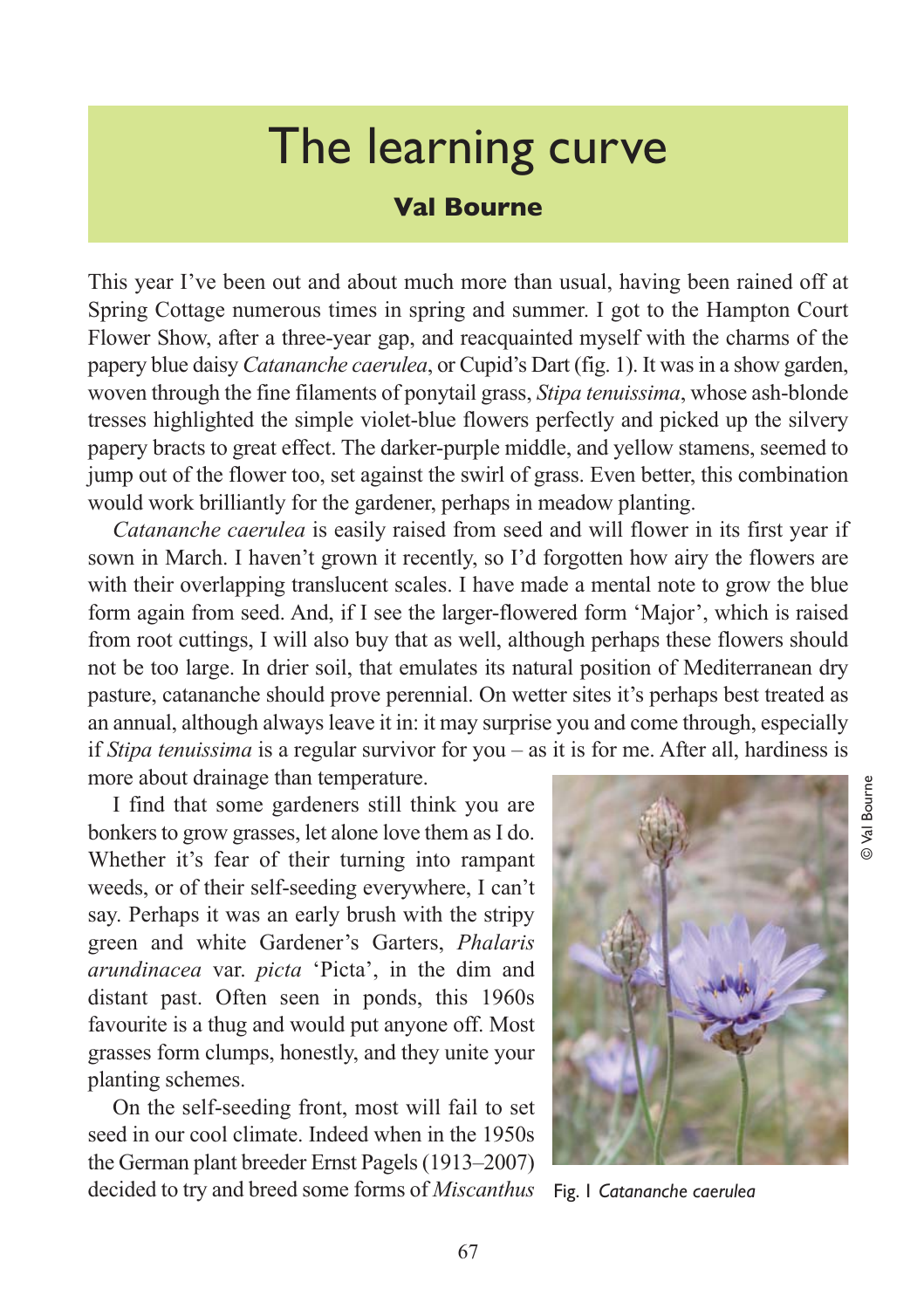*sinensis*, he had to use a heated greenhouse to woo one of the earliest-flowering cultivars, 'Gracillimus', into producing a seed crop at all. Luckily his first batch of seedlings showed great variation and led to some fine forms inlcuding 'Flamingo', 'Ferner Osten' and 'Graziella'. My own Pagels favourite is 'Pünktchen', a subtle green and yellow zebra grass that provides a thick sheaf of wonderful foliage.

If you think growing grasses is newfangled, note that luminaries of the past loved them too. Gertrude Jekyll (1843–1932) grew variegated miscanthus at Munstead Wood. She recognised its value in casting light and pattern, and used the horizontally banded form we call 'Zebrinus'. There's a newer form, 'Strictus', with the similar yellow and green horizontal banding, but it's rigidly upright whereas graceful 'Zebrinus' flows as the leaves arch away from the stem. Jekyll's contemporary, William Robinson (1838– 1935), was another fan. He grew miscanthus at Gravetye Manor. Then it was called the Chinese Silver Grass, *Eulalia japonica*, or Prince of Wales' Feathers. [I once wrote an article entitled 'Hallelujah for the *Eulalia*' but my editor changed the title, which was probably wise.] They both grew their grasses alongside other types of plants, and I approve, for few of us have the room for a border solely dedicated to grasses. In any case I am not sure this works visually.

As you may suspect, I like grasses. In my old garden my favourite plant was a brown swirling carex that my neighbours always said looked dead. It was lovely in spring, though, underplanted with blue *Anemone blanda*. My favourite at Spring Cottage is the New Zealand Toetoe grass, *Cortaderia richardii*, which produces creamy white arching plumes by early July. The plumes reach 3m in height to dwarf the summerhouse, and survive wind and rain for six months of the year. On the outer edges of the garden, it looks particularly splendid in winter light when the low sun catches it as it shakes and



Fig. 2 December with grasses – in this case *Cortaderia selloana* Silver Feather

trembles. Grasses shimmy and sway like nothing else in the plant kingdom, and their fine awns add great winter texture (fig. 2).

I often wish I could do a Dorothy and whizz my garden further south or west by tornado, because being in the heart of the country means that grasses flower much later in the year. I can almost hear you saying "Be careful what you wish for!" I must content myself with late awns here, and I tell myself that having something new to admire in late September or October is a bonus. This

works until I get to RHS Wisley in July and see grasses exploding into flower a full six weeks before mine. A chat with the late Alan Bloom, on that very subject, led me to